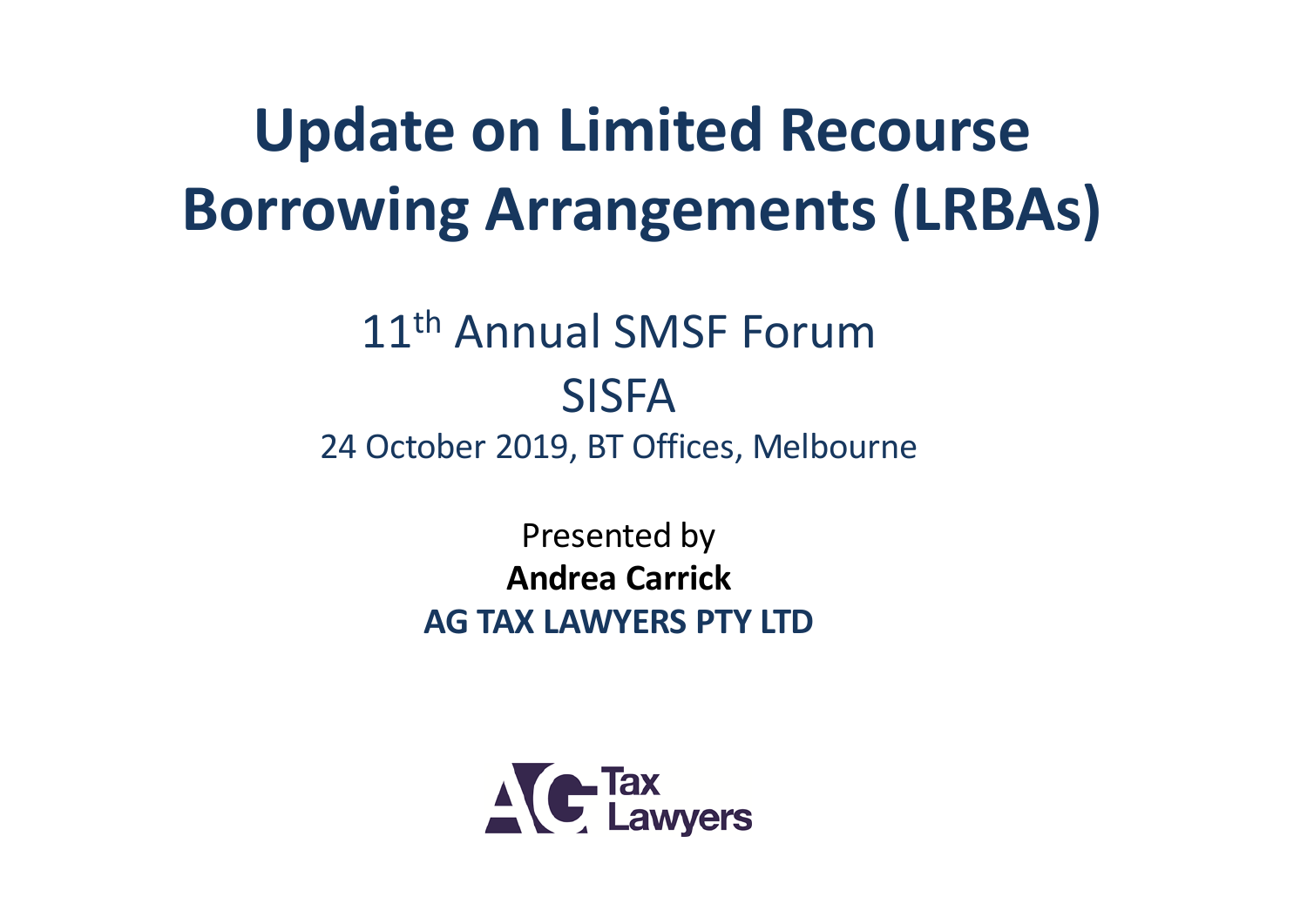# **Background to LRBAs**

- Introduced from **September 2007**  "instalment warrants"
- Former s 67(4A) SIS Act
- SMSFs permitted to borrow to buy permitted assets provided borrowing meets legislative requirements
- **July 2010 - s**ection 67A and Section 67B SIS Act
- Changes brought amount more complexity e.g. **Single Acquirable Asset**
- Listed Shares, Real Estate, Unlisted Equity Interests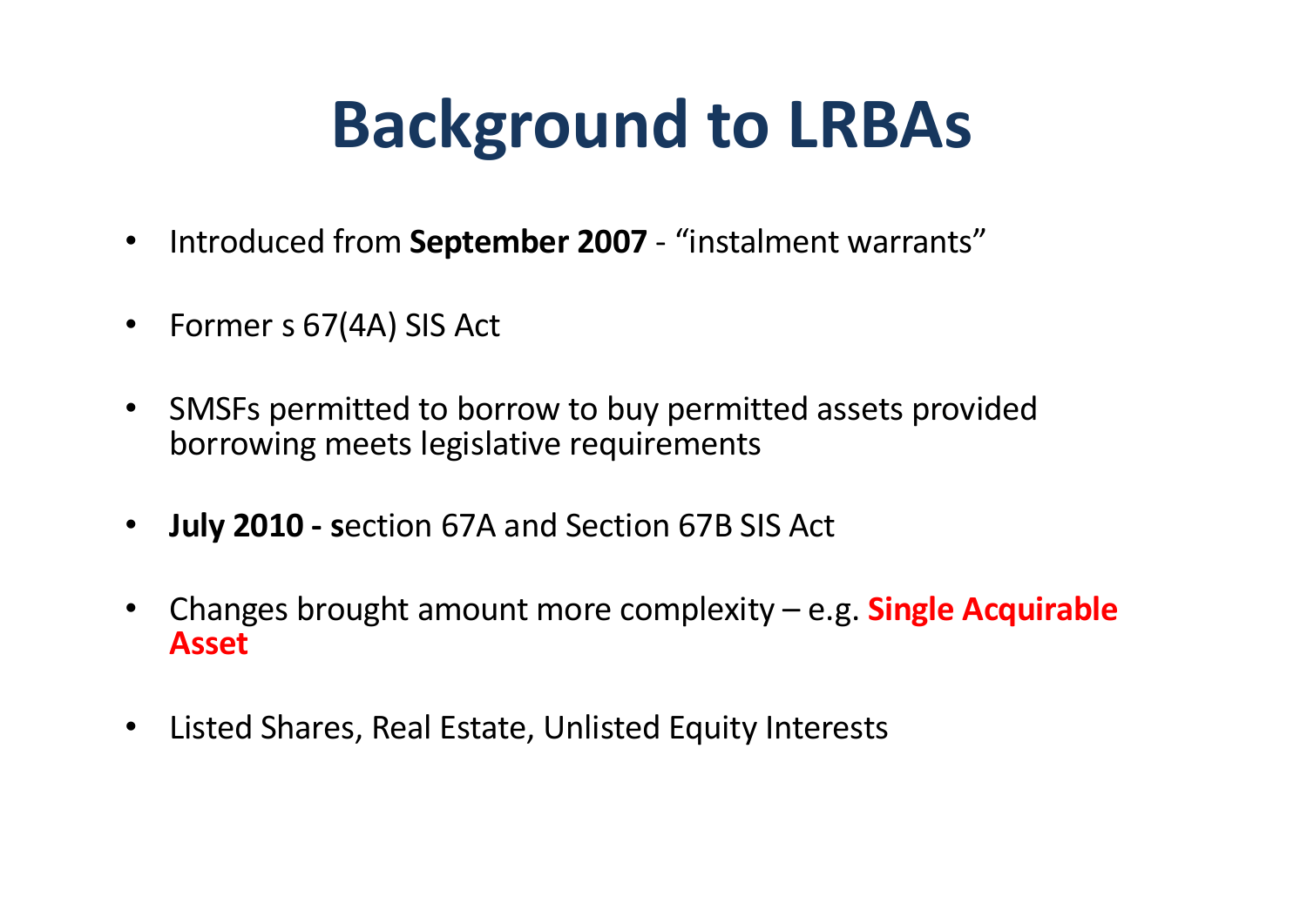#### **LRBA Structure**

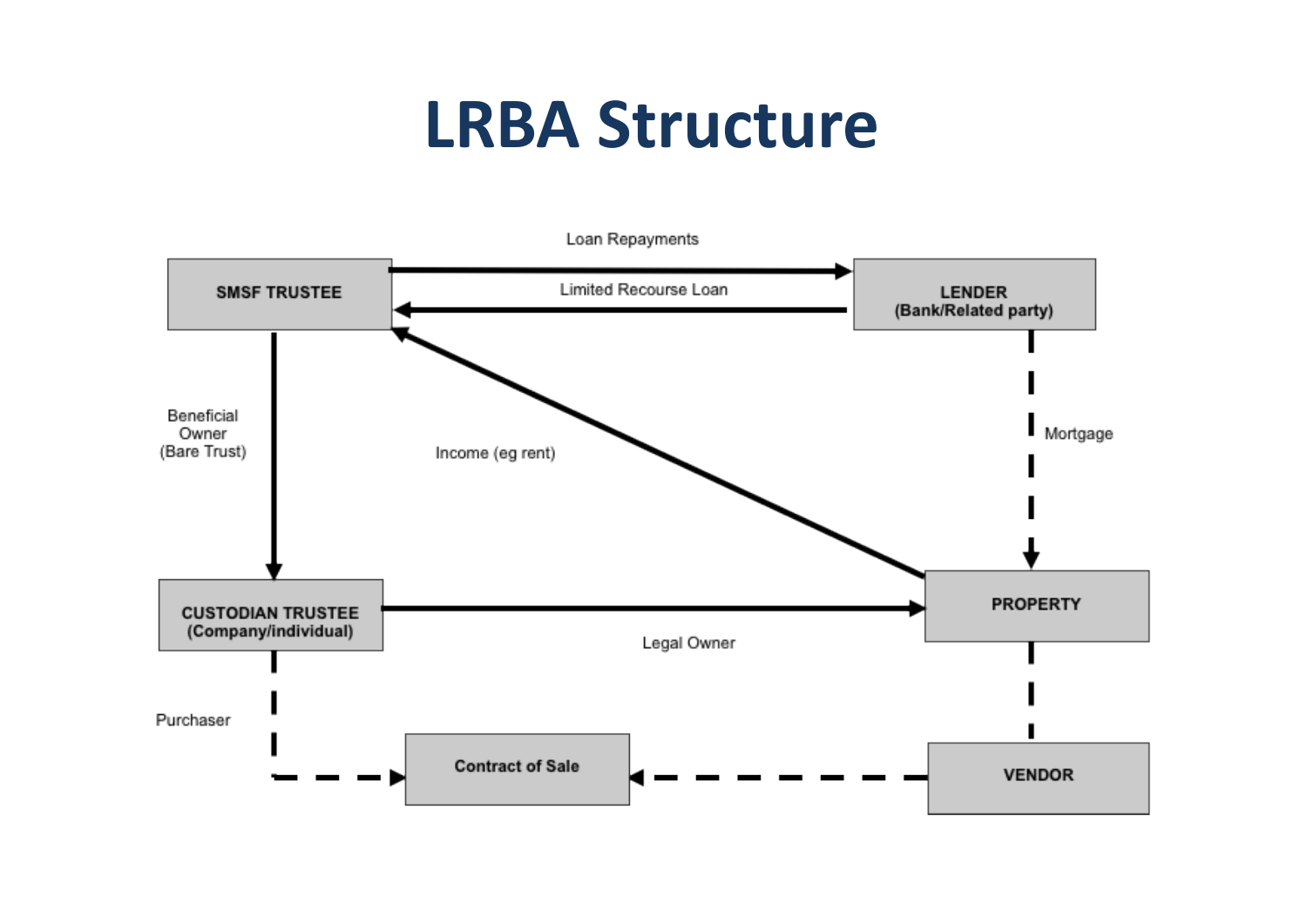#### Benefits of LRBAs

- Enabled SMSFs to invest without full cash funding
- Increase the investments of the SMSF long term
- Not solely reliant on contributions, returns
- Flexibility in assets acquired by the SMSF
- Wider exposure to residential and commercial properties
- Particularly attractive for purchasing Business Real Property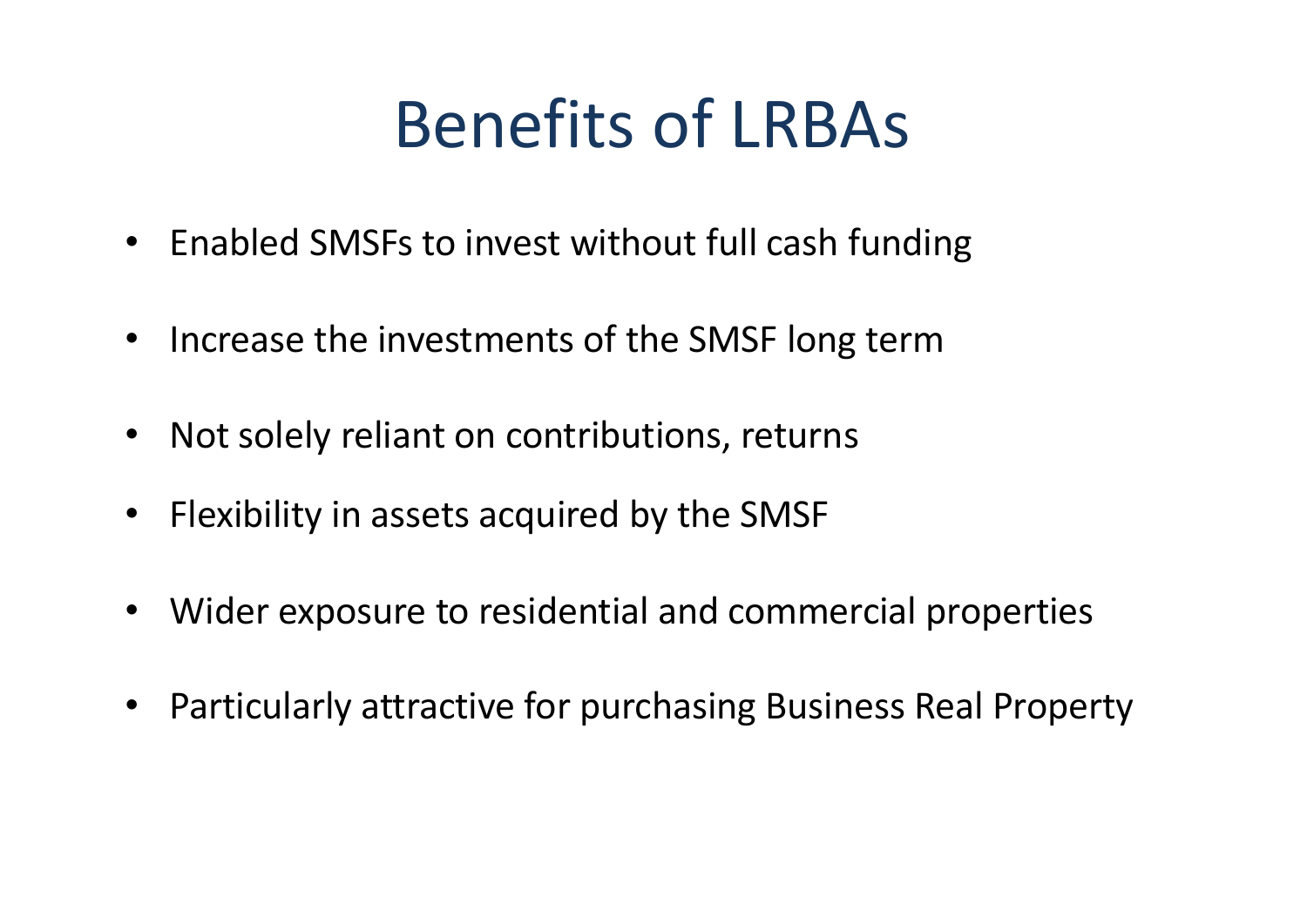## Complexities of LRBAs

- Getting the structure and documentation right – correct entities on loan docs, bare trust deed, tripartite agreement
- Need for separate Custodian Entity added costs
- Added conveyancing, legal and finance costs
- Inability to develop asset while LRBA in place, - e.g. no improvements, maintenance & repair only
- Duty implications upon establishing and winding up LRBA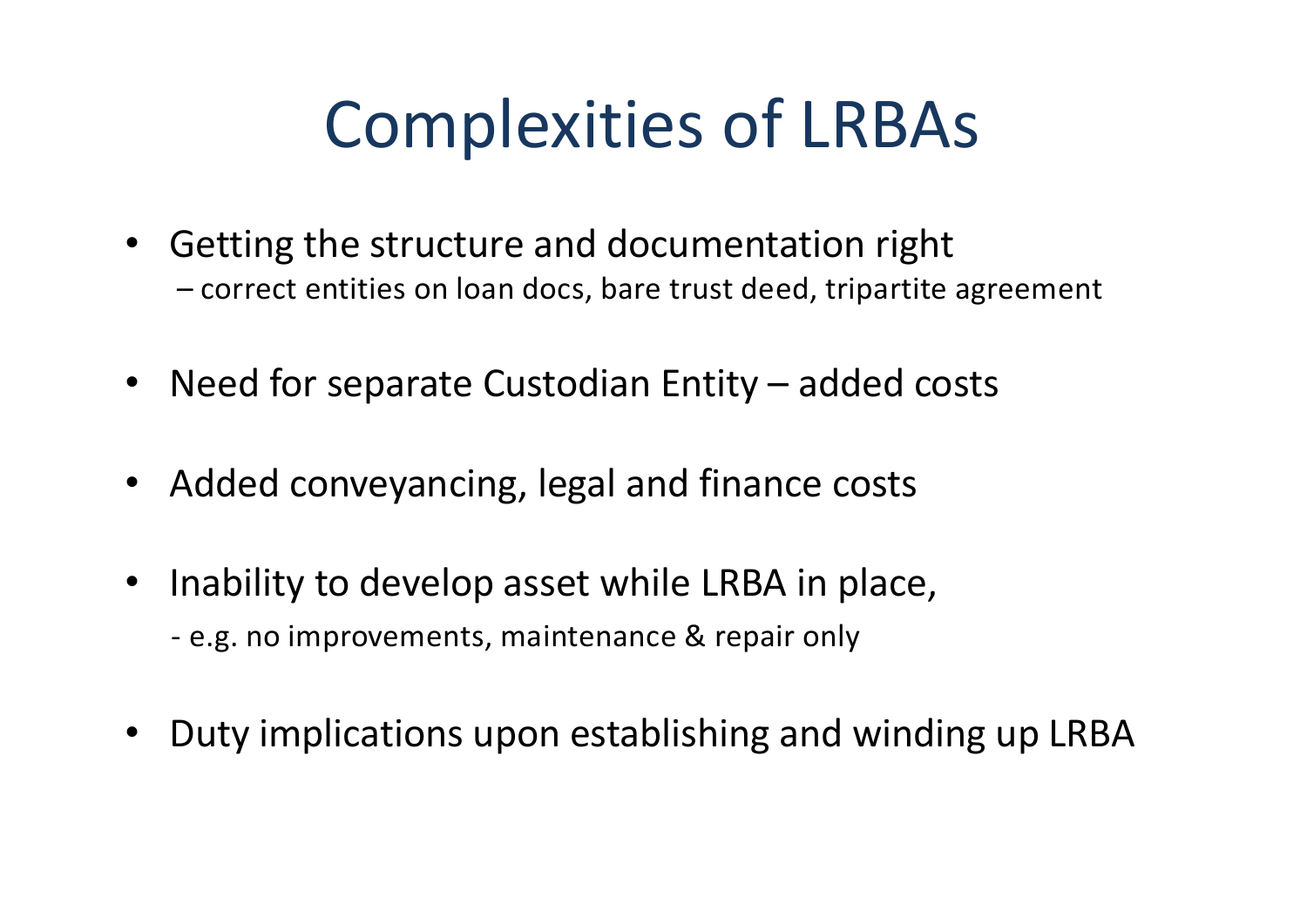# **LRBAs made even more Complex**

- 2018 saw major banks cease lending to SMSFs narrowed finance available
- ATO's position on Non-Arm's Length Income (NALI) position
- PCG 2016/5 Arm's Length Terms for LRBA
- **ATO Safe Harbour terms**:
	- 70% LVR / 50% LVR
	- interest rate variable, or fixed for 5 years / 3 years: currently 5.94% / 7.94%
	- repayment over 15 or 7 years, principal and interest
	- written agreement and security required
- Listed equities, real estate only if other asset need benchmark evidence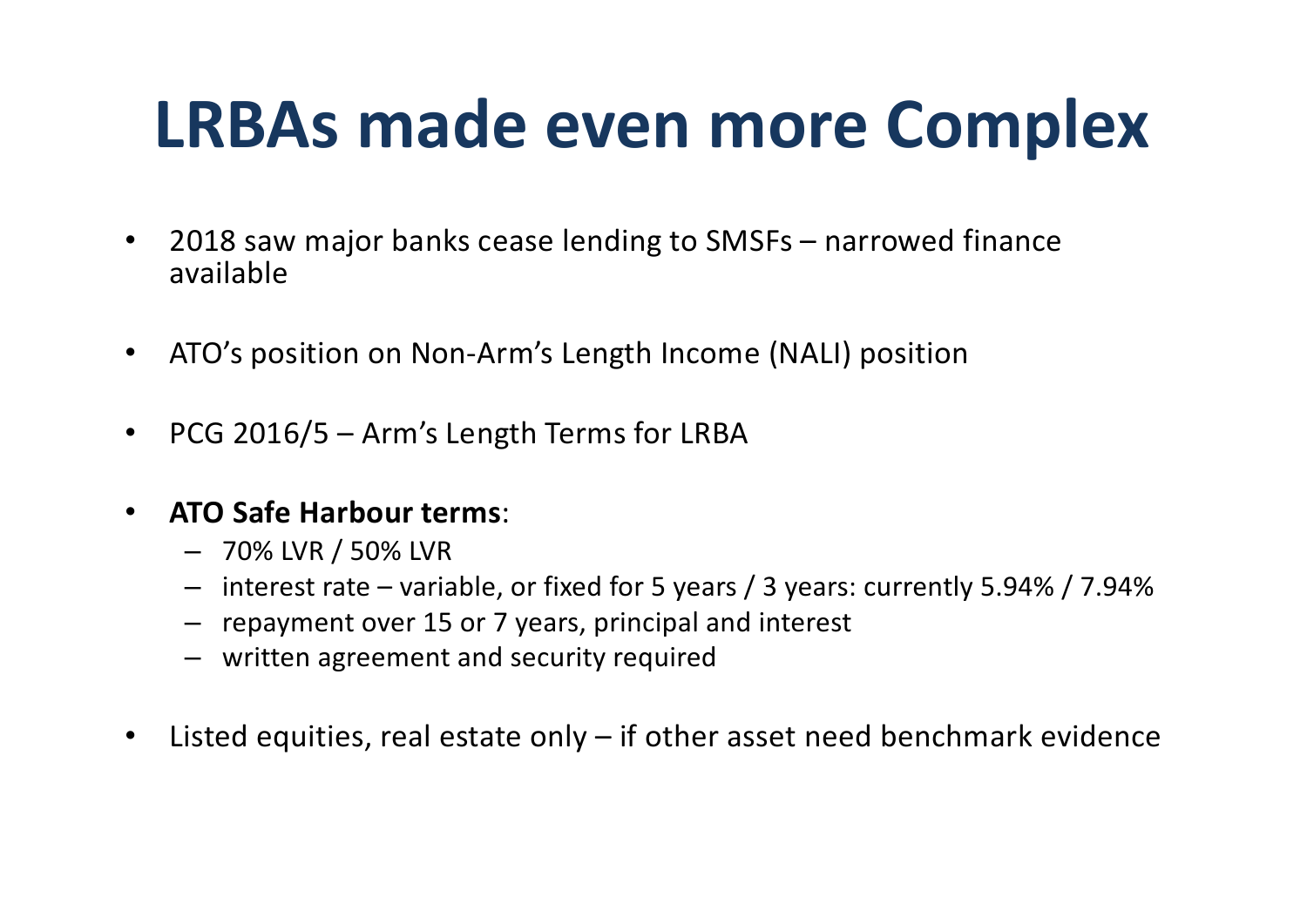# **But wait there's more!**

- **\*** Member's share of LRBA included in Total Superannuation Balance (**TSB**) – LRBAs on and from 1 July 2018
	- TSB impacts non-concessional contributions cap, catch-up concessional contributions (TSB sub \$500K) T-BAR obligations, ECPI methods
	- Member must have met nil cashing restriction condition of release or the LRBA is with a related party
- ❖ \$1.6m Transfer Balance Cap & Transfer Balance Account impacted by repayments under LRBA
	- Where member has retirement phase superannuation income stream (e.g. pension) and asset supporting income stream under LRBA
	- If repayment increases value of income stream, credit to TBA
	- Less of \$1.6m cap available
- $\cdot$  ATO concerns regarding investment diversification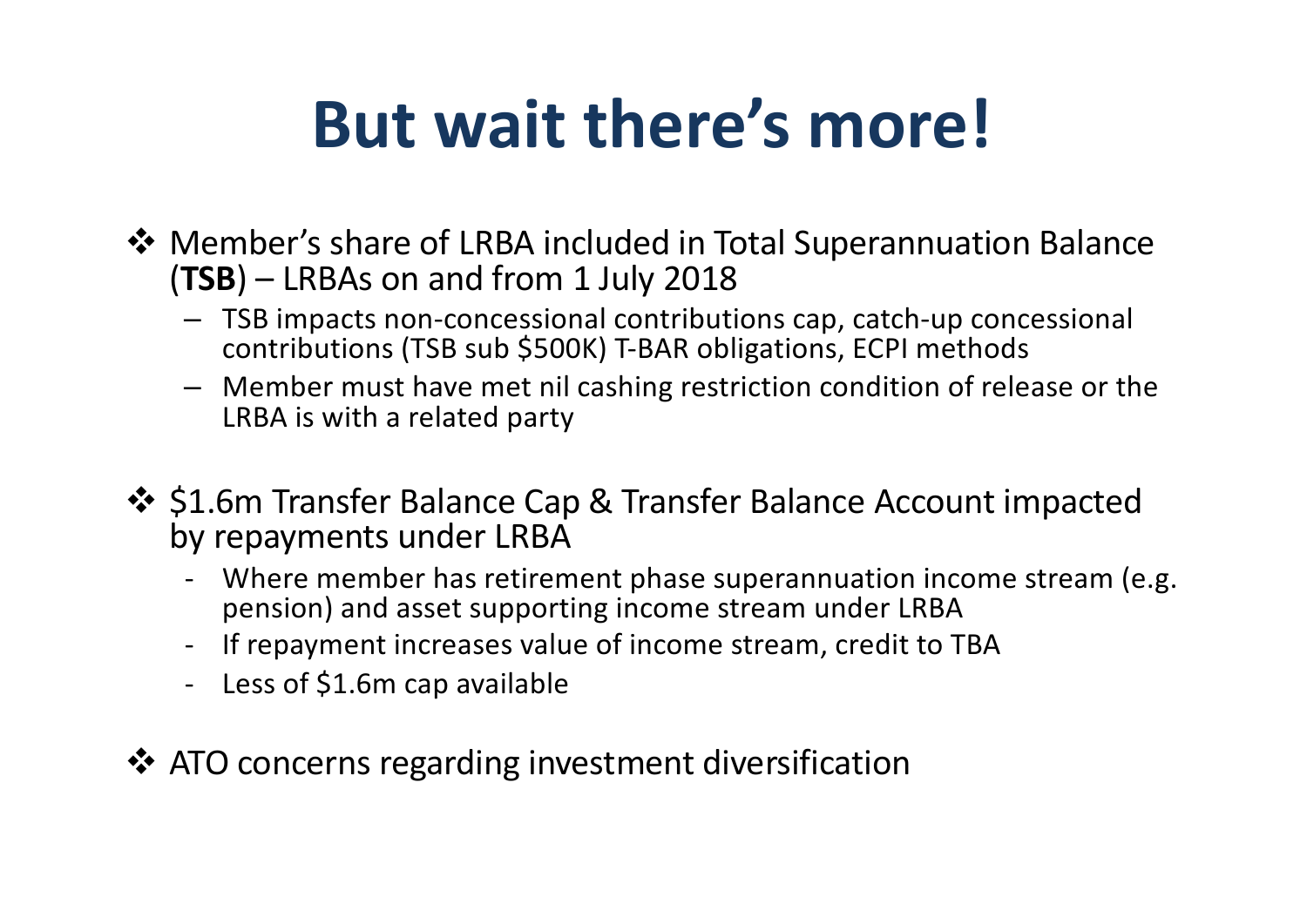#### Alternative Options – External Finance & Related Party LRBA

- Debt financed externally using other assets of group
- Related Party lends to SMSF under LRBA
- Reduces cost of external debt
- LRBA terms still need to be arm's length/benchmarked
- Complexities of LRBAs remain



**Property** 

Custodian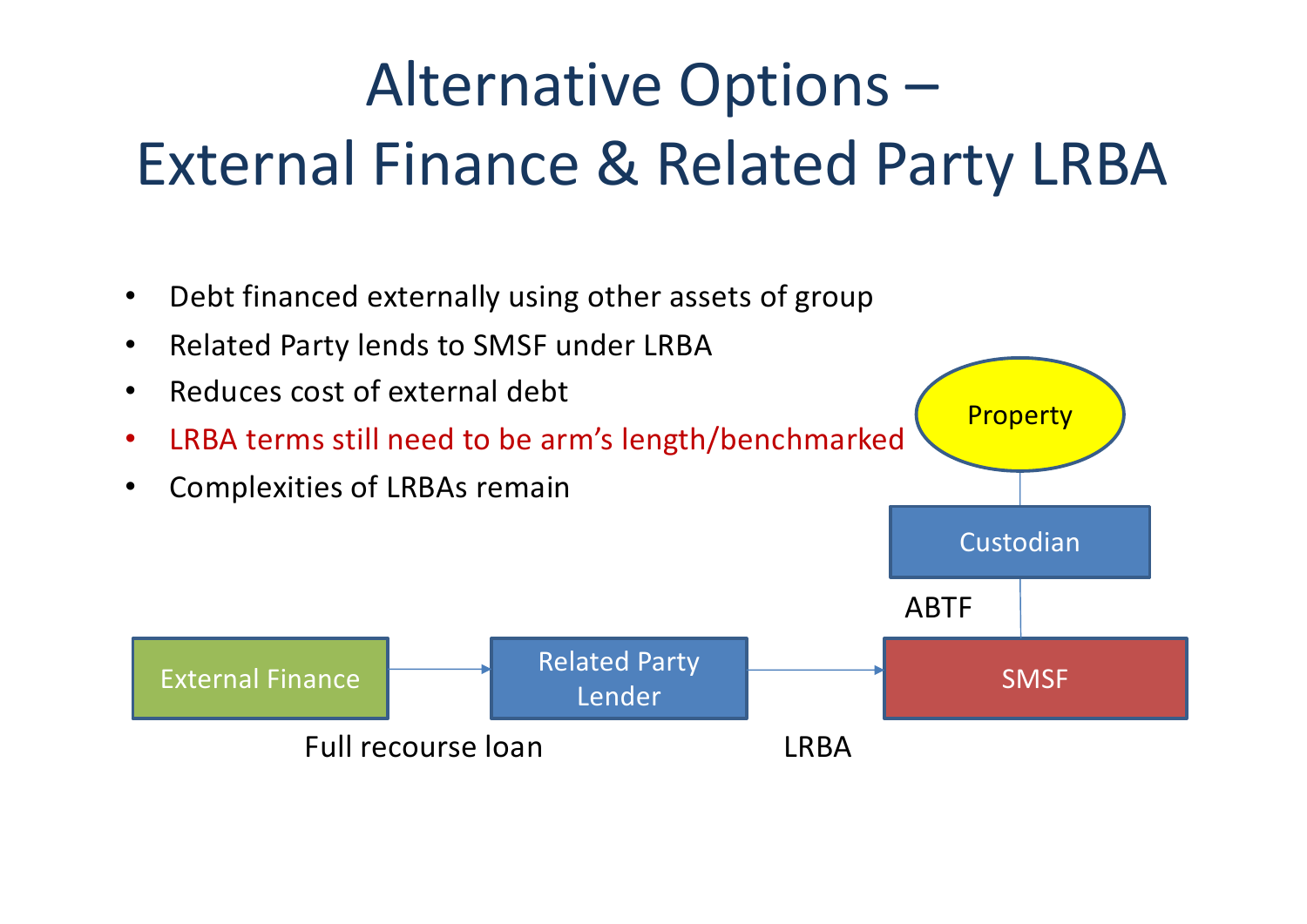## Alternative Options – Reg. 13.22C unit trust / company

- Controlled entity / related party of SMSF
- Ungeared
- Using resources of related parties

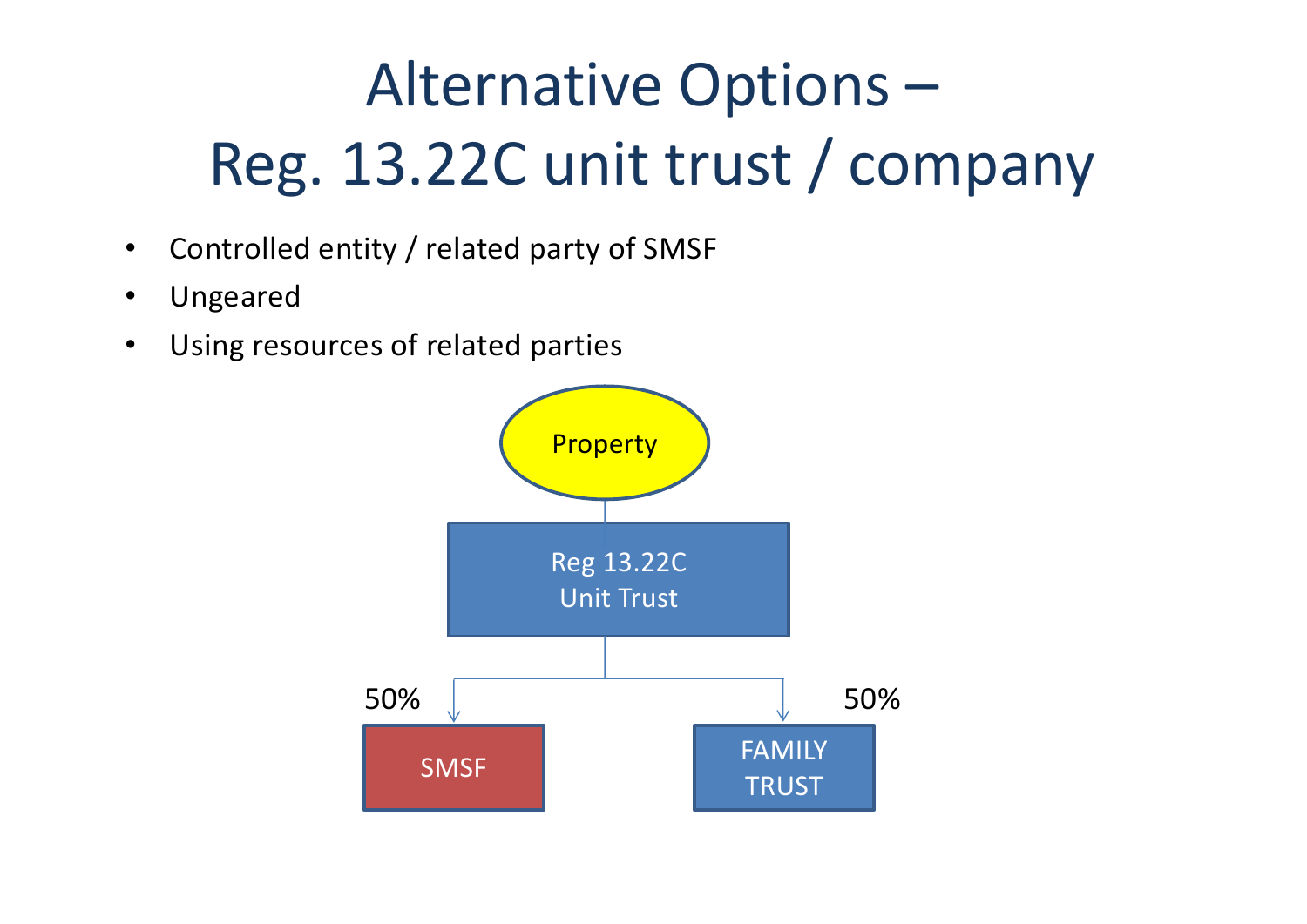#### Alternative Options – Geared, Uncontrolled unit trust/company

- Uncontrolled entity / unrelated party of SMSF
- SMSF and related parties must not have more than 50% ownership
- SMSF / related party cannot control decision making power / voting

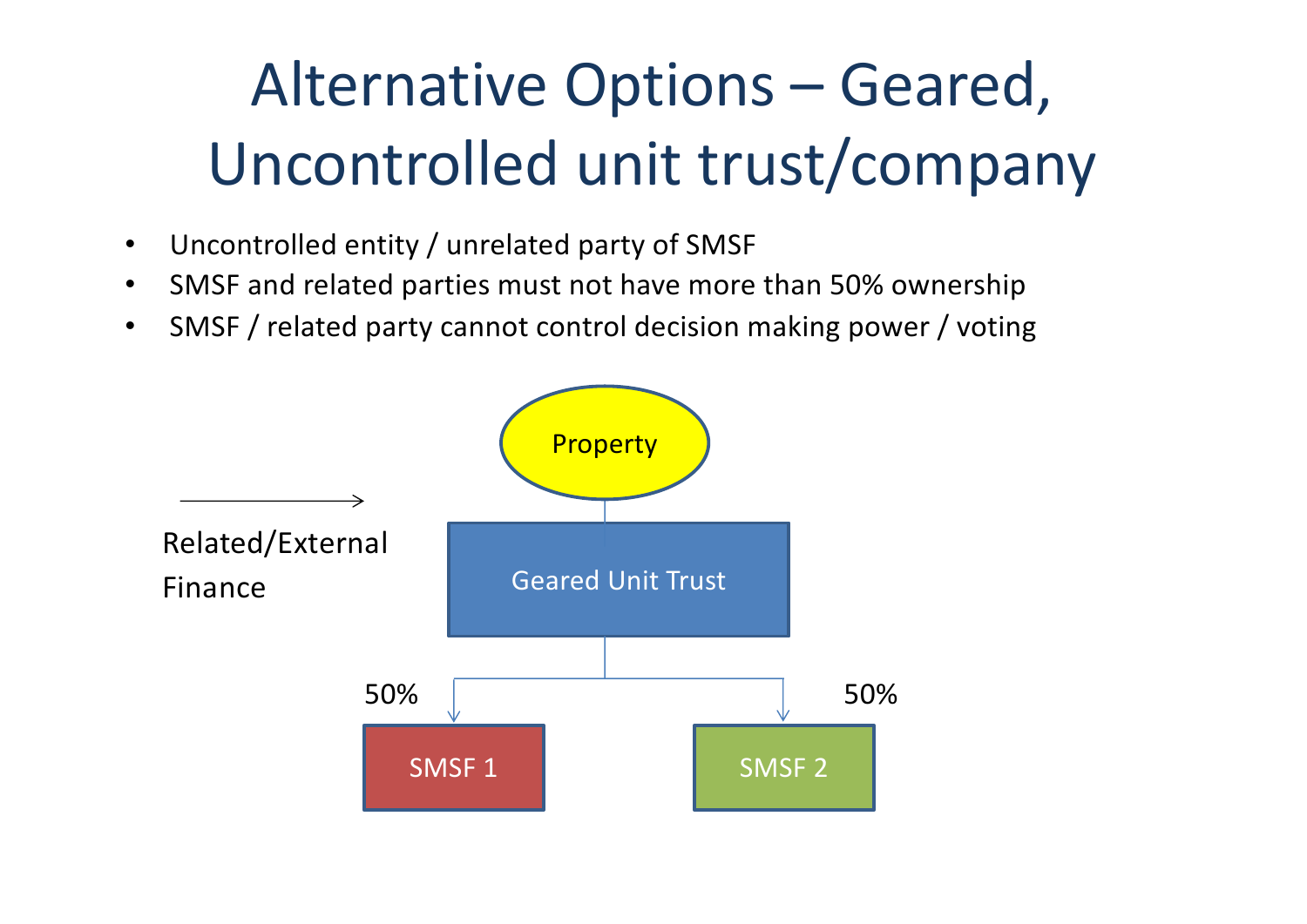#### Conclusion

- LRBAs remain a viable investment option if used correctly
- Be mindful of additional complexities and costs
- Beware impact of LRBAs on TSB and TBC
- Consider alternative structures and finance options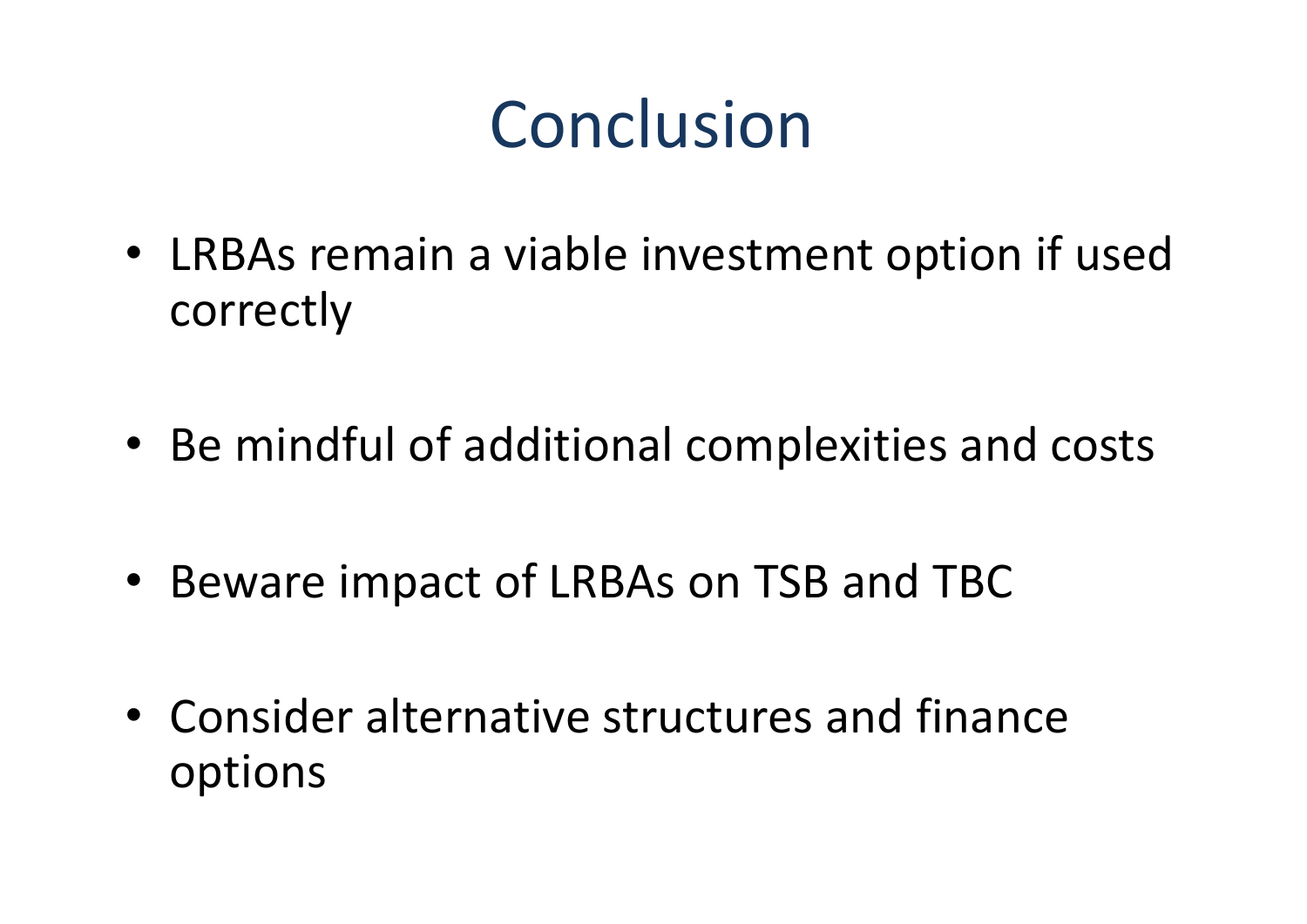#### **Thank You**

# Questions?